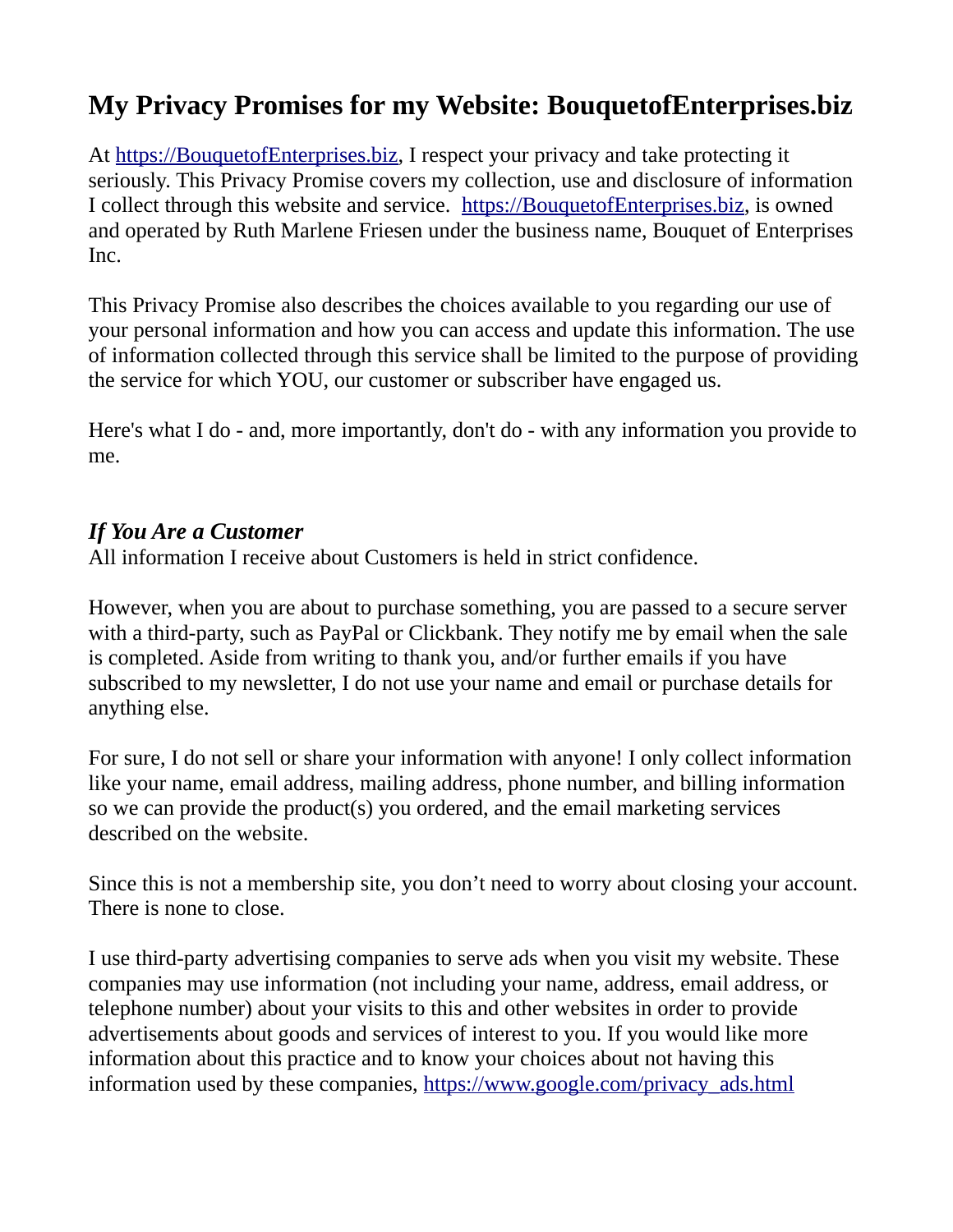## *If You are in a European Country*

I am well aware of your General Data Protection Regulation (GDPR), in preparing this Privacy Promises document, I see that all the rights and privileges that GDPR law would give you are provided here for you and for every other visitor that comes to my site. It just makes good sense, since I want to honour my visitors and customers.

### *Legal Disclaimer*

Although I can hardly see how this could become necessary, I reserve the right to disclose your personal information as required by law, such as to comply with a subpoena, bankruptcy proceedings or similar legal process, and when we believe that disclosure is necessary to protect our rights, protect your safety or the safety of others, investigate fraud and/or to comply with a judicial proceeding, court order, or legal process served on our website.

Also unlikely, however, in the event we go through a business transition, such as a merger, acquisition by another company, or sale of all or a portion of its assets, your personal information might be among the assets transferred. Only if you are a frequent customer, and then you would be notified in advance via email of any such change in ownership or control of your personal information.

## *Access To Personal Information*

Upon request I will provide you with information about whether we hold any of your personal information. If your personal information changes, or if you no longer desire our service, you may correct, update, delete or deactivate it by contacting me here via my contact form: [https://bouquetofenterprises.biz/how-to-reach-Ruth.php.](http://agodlyinheritance.com/TO6connect.php) I will first confirm that you are who you say you are, and then, if that proves correct, do my best to carry out your wishes.

I will retain your information for as long as needed to provide you services. I will retain and use your information as necessary to comply with my legal obligations, to resolve disputes, and enforce our agreements.

### *Security*

I follow generally accepted standards to protect the personal information submitted to us, both during transmission and once I receive it. No method of transmission over the Internet, or method of electronic storage, is 100% secure, however. Therefore, we cannot guarantee its absolute security. If you have any questions about security on this website, you can contact me directly.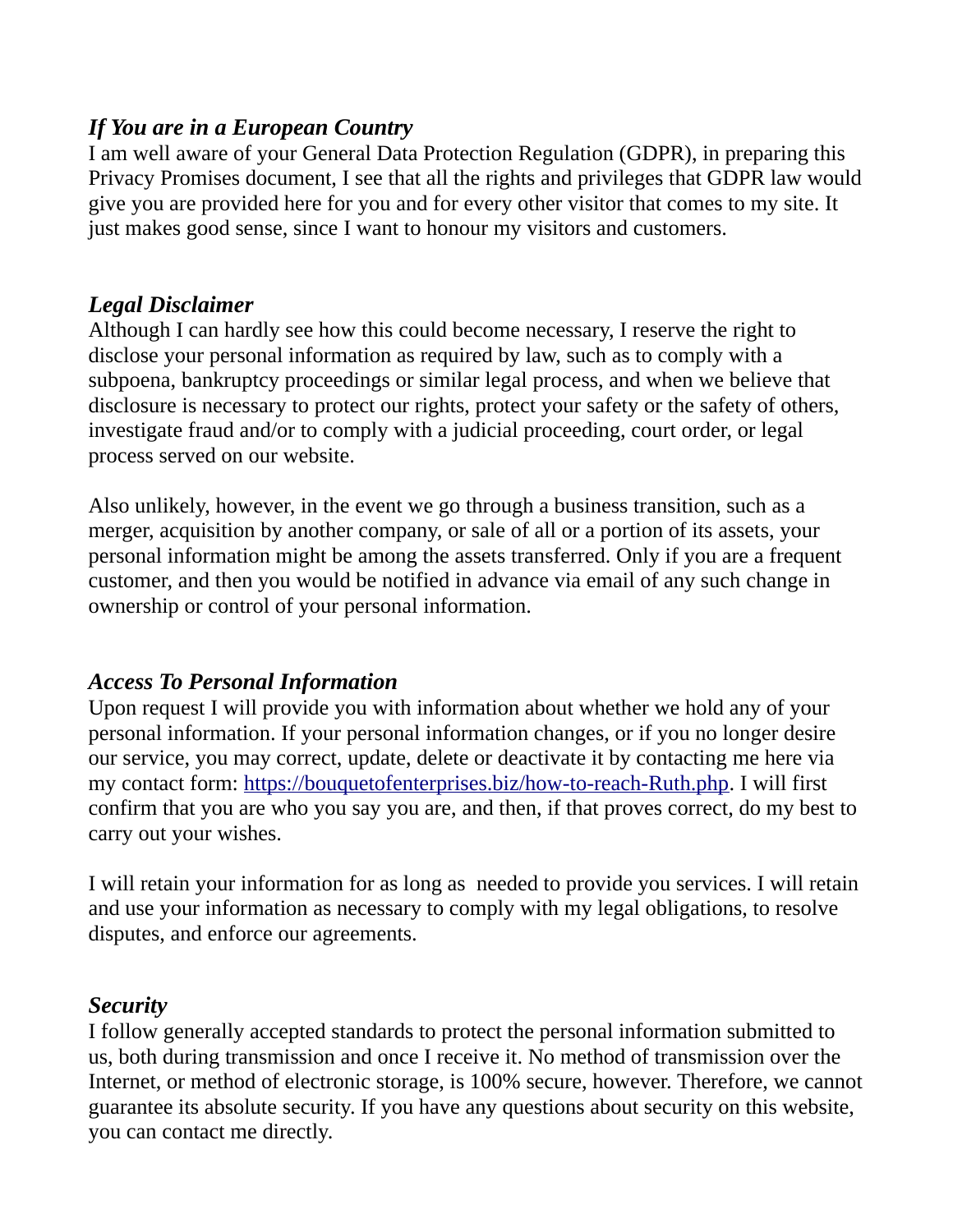## *What are Cookies?*

Cookies are small pieces of text sent by our website to your web browser. A cookie file is stored in your web browser and allows our system, and some other service providers to recognize you and make your next visit easier and our service more useful to you.

Affiliates, or analytics or services providers use technologies, such as cookies, beacons, tags, and scripts, to analyze trends, administer our website, tracking users' movements around the website, and to gather demographic information about our user base as a whole. My web STATS will recognize you as a returning visitor, but it does not tell us your name, address, or anything personal. Just that your computer has visited this site before. If you have cleared your cache of cookies since your last visit, it will not even know that much.

[https://BouquetofEnterprises.biz](http://ruthes-secretroses.com/), includes links to other websites whose privacy practices may differ from mine. If you submit personal information to any of those websites, your information is governed by their privacy policies. I encourage you to carefully read the privacy policy of any website you visit. (Yes, I know, that can be a big chore!) This privacy policy applies only to information collected by THIS website, [https://BouquetofEnterprises.biz](http://ruthes-secretroses.com/).

### *Personal Notes*

I rejoice when I see that my site has had returning visitors, but I could never track you down with that bit of information. It is totally harmless to you.

I may sometimes put a tracking pixel with an ad, which will also recognize your return and perhaps serve up another ad of the type you saw last time, assuming that you like that topic. (That's something that Google's AdSense ads have done for many years). Again, unless you subscribe to my mailing list, I have no way of discovering your email or name, etc. If you do subscribe I like to believe that you have chosen to trust me at least long enough to read some of my emails and get to know me better.

I, Ruth, personally have very high Christian standards for my personal and business ethics. Therefore, from the very beginning of my life online, since 1999, I have bent backwards to be honest, fair, and to treat others with respect.

All my email lists (tied to any of my websites) do NOT start to mail to you until you have confirmed by clicking a link in the first confirmation email, that you truly did decide to subscribe. As soon as you wish to be done with my email list, you can click a link that is at the bottom of every email I send, which allows you to unsubscribe with a click. I will not hound you, or even try to ask why. I really do respect your privacy.